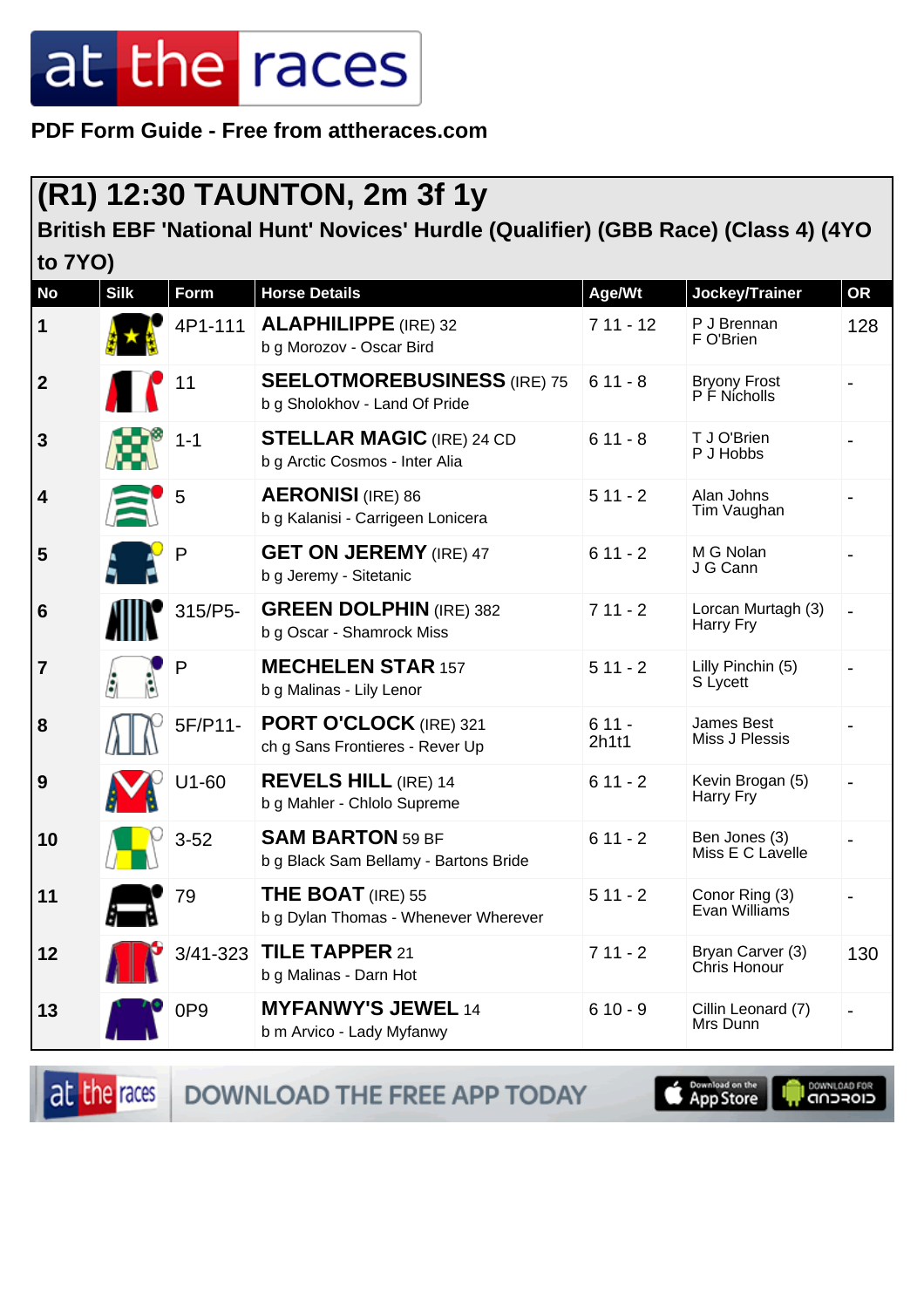PDF Form Guide - Free from attheraces.com

| (R1) 12:50 NAVAN, 2m 1f 130y<br>Dunmoe Rated Novice Hurdle (Class) (4YO plus) |             |          |                                                                |             |                                  |           |  |
|-------------------------------------------------------------------------------|-------------|----------|----------------------------------------------------------------|-------------|----------------------------------|-----------|--|
| <b>No</b>                                                                     | <b>Silk</b> | Form     | <b>Horse Details</b>                                           | Age/Wt      | Jockey/Trainer                   | <b>OR</b> |  |
| 1                                                                             |             | 2311F5   | <b>WESTERN RUN 36</b><br>b g Westerner - Stitch Pockets        | $611 - 11$  | J M Moore<br><b>G P Cromwell</b> | 132       |  |
| $\overline{2}$                                                                |             | 211463   | <b>RUAILLE BUAILLE 48</b><br>b m Salutino - Cyclone Lorraine   | $611 - 9$   | P Townend<br>W P Mullins         | 130       |  |
| 3                                                                             |             | $1 - 15$ | <b>THEDEVILSCOACHMAN 27</b><br>br g Elusive Pimpernel - Hagawi | $511 - 7$   | M P Walsh<br>N Meade             |           |  |
| 4                                                                             |             | 7-8313P  | <b>MIGHTY TOM 28</b><br>b g Dylan Thomas - Polly Anthus        | $611 - 2$   | <b>B J Cooper</b><br>T Cooper    | 123       |  |
| 5                                                                             |             | 8-64213  | <b>TAKE ALL 28</b><br>b g Golden Lariat - Miss Vickie          | $611 - 2h$  | R M Power<br>S Fahey             | 120       |  |
| 6                                                                             |             | $1 - 12$ | <b>VISIONARIAN 95 BF</b><br>b g Vision D'etat - La Gree        | $611 - 2t1$ | K C Sexton<br>Peter Fahey        | 120       |  |
| 7                                                                             |             | 70       | <b>PETROL HEAD 26</b><br>b g Valirann - Lizzy Langtry          | $511 - 0$   | M Hamill (3)<br>David Dunne      |           |  |
| 8                                                                             |             | 21       | <b>RIVIERE D'ETEL (FR) 23</b><br>gre f Martaline - Angesse     | 4 10 - 10h  | J W Kennedy<br><b>G</b> Elliott  |           |  |

at the races

DOWNLOAD THE FREE APP TODAY

**S** Download on the T

il DOWNLOAD FOR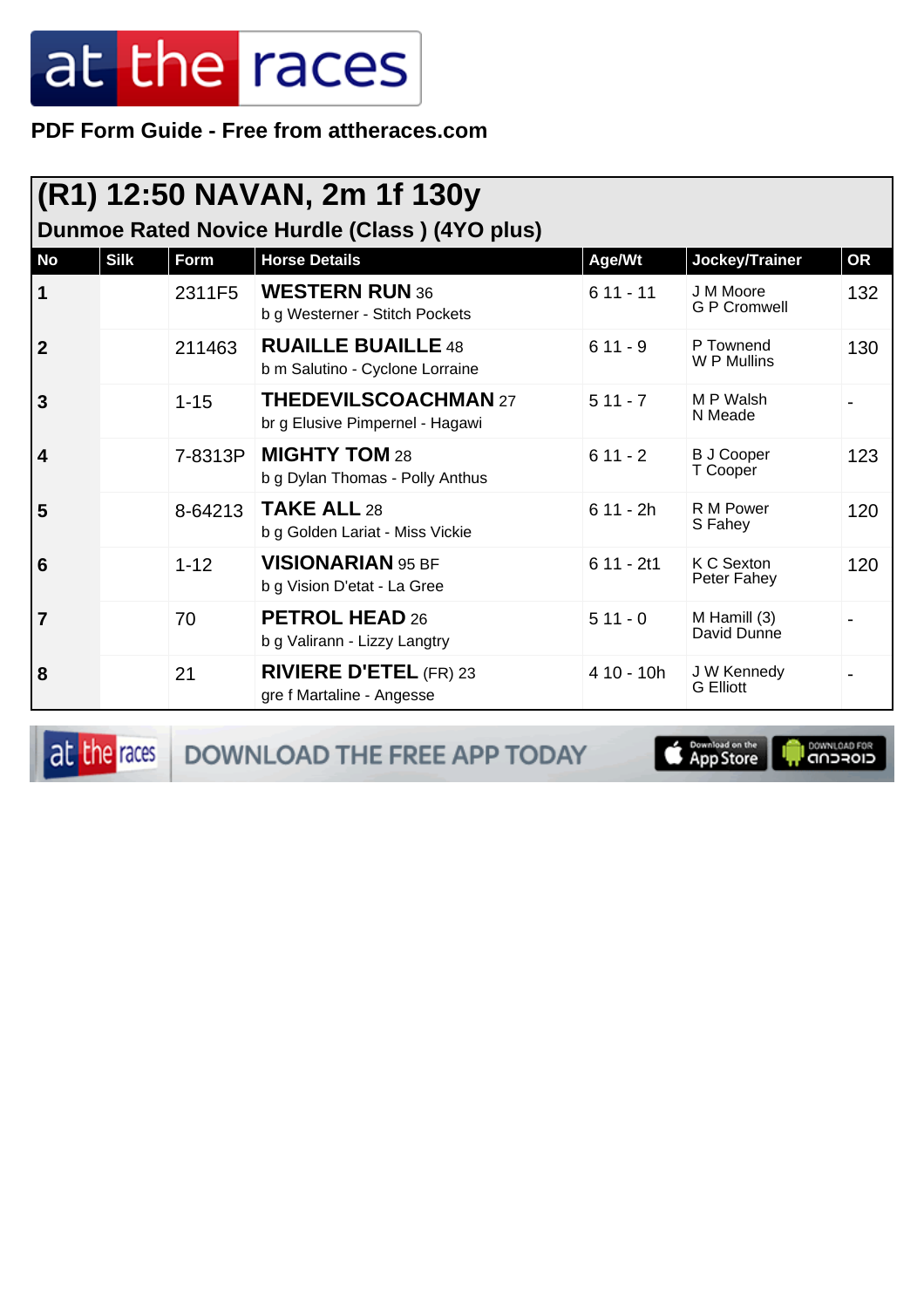**PDF Form Guide - Free from attheraces.com**

| (R2) 13:05 TAUNTON, 2m 3f 1y<br>Summerfield Developments Handicap Hurdle (Div 1) (Class 5) (4YO plus) |             |                           |                                                                            |             |                                            |           |  |
|-------------------------------------------------------------------------------------------------------|-------------|---------------------------|----------------------------------------------------------------------------|-------------|--------------------------------------------|-----------|--|
| <b>No</b>                                                                                             | <b>Silk</b> | Form                      | <b>Horse Details</b>                                                       | Age/Wt      | Jockey/Trainer                             | <b>OR</b> |  |
| $\mathbf 1$                                                                                           |             | P60790                    | <b>ST LAWRENCE GAP (IRE) 76</b><br>ch g Tagula - Kannon                    | $911 - 12$  | Lewis Stones (7)<br><b>Olly Murphy</b>     | 100       |  |
| $\boldsymbol{2}$                                                                                      |             | 118-655                   | <b>TACTICAL MANOEUVRE (IRE) 24</b><br>CD<br>b g Marienbard - Pride O'fleet | $1011 - 11$ | Luca Morgan (7)<br>J Scott                 | 99        |  |
| $\mathbf{3}$                                                                                          |             | 6P9-0                     | <b>MILREU HAS</b> (FR) 85 BF<br>b g Kapgarde - Miss Benedicte              | $611 - 9$   | Aidan Coleman<br>N P Mulholland            | 97        |  |
| 4                                                                                                     |             | 21-F960                   | <b>RUSSIAN SERVICE 24 CD</b><br>b g Robin Des Champs - Just Kate           | 9 11 - 7tp  | Liam Harrison (7)<br>S Drinkwater          | 95        |  |
| 5                                                                                                     |             | 6P/568                    | THAT'S ME (IRE) 63<br>b g Arcadio - Mariana De Lahaye                      | $711 - 6$   | Alan Johns<br>Tim Vaughan                  | 94        |  |
| 6                                                                                                     |             | 355PP/P                   | <b>PRESENT DESTINY</b> (IRE) 62<br>b g Dubai Destination - Anns Present    | $911 - 2$   | Ben Jones (3)<br>Miss E C Lavelle          | 90        |  |
| 7                                                                                                     |             | 90P-88                    | <b>WHAT A BALOO (IRE) 24</b><br>b g Jeremy - Luca Lite                     | $611 - 1$   | <b>Bryony Frost</b><br>J D Frost           | 89        |  |
| 8                                                                                                     |             | 09/852-<br>F              | YOUVEBROKENMYDREAM 39<br>b m Geordieland - Mollycarrs Gambul               | $610 - 13h$ | Jay Tidball (10)<br>W G M Turner           | 87        |  |
| 9                                                                                                     |             | 4-90708                   | <b>LINGUINE</b> (FR) 10<br>ch g Linngari - Amerissage                      | 11 10 - 12p | James Best<br>Miss J Plessis               | 86        |  |
| 10                                                                                                    |             | 7/50PP-<br>2              | <b>BANANA JOE</b> (IRE) 83<br>b g Getaway - Rosetiepy                      | $710 - 11$  | T J O'Brien<br>H D Daly                    | 85        |  |
| 11                                                                                                    |             | 80-3605                   | <b>PANATOS</b> (FR) 9<br>b g Denon - Prairie scilla                        | $610 - 9$   | Cillin Leonard (7)<br>Mrs Dunn             | 83        |  |
| 12                                                                                                    |             | B/0704-<br>$\overline{2}$ | <b>GALACTIC POWER</b> (IRE) 52 D<br>ch g Gamut - Celtic Peace              | $1110 - 9$  | Lorcan Murtagh (3)<br>R Dickin             | 83        |  |
| 13                                                                                                    |             | 10/04-90                  | <b>IFANDABUT</b> (IRE) 50<br>b g Scorpion - Native Wonder                  | $910 - 6p1$ | Mitchell Bastyan (3)<br>P Dando            | 80        |  |
| 14                                                                                                    |             | 487-068                   | <b>MISS HARRIETT 39</b><br>b m Arvico - Ivorsagoodun                       | $510 - 6t$  | <b>Benjamin Poste</b><br>Miss Polly Gundry | 80        |  |

at the races

DOWNLOAD THE FREE APP TODAY

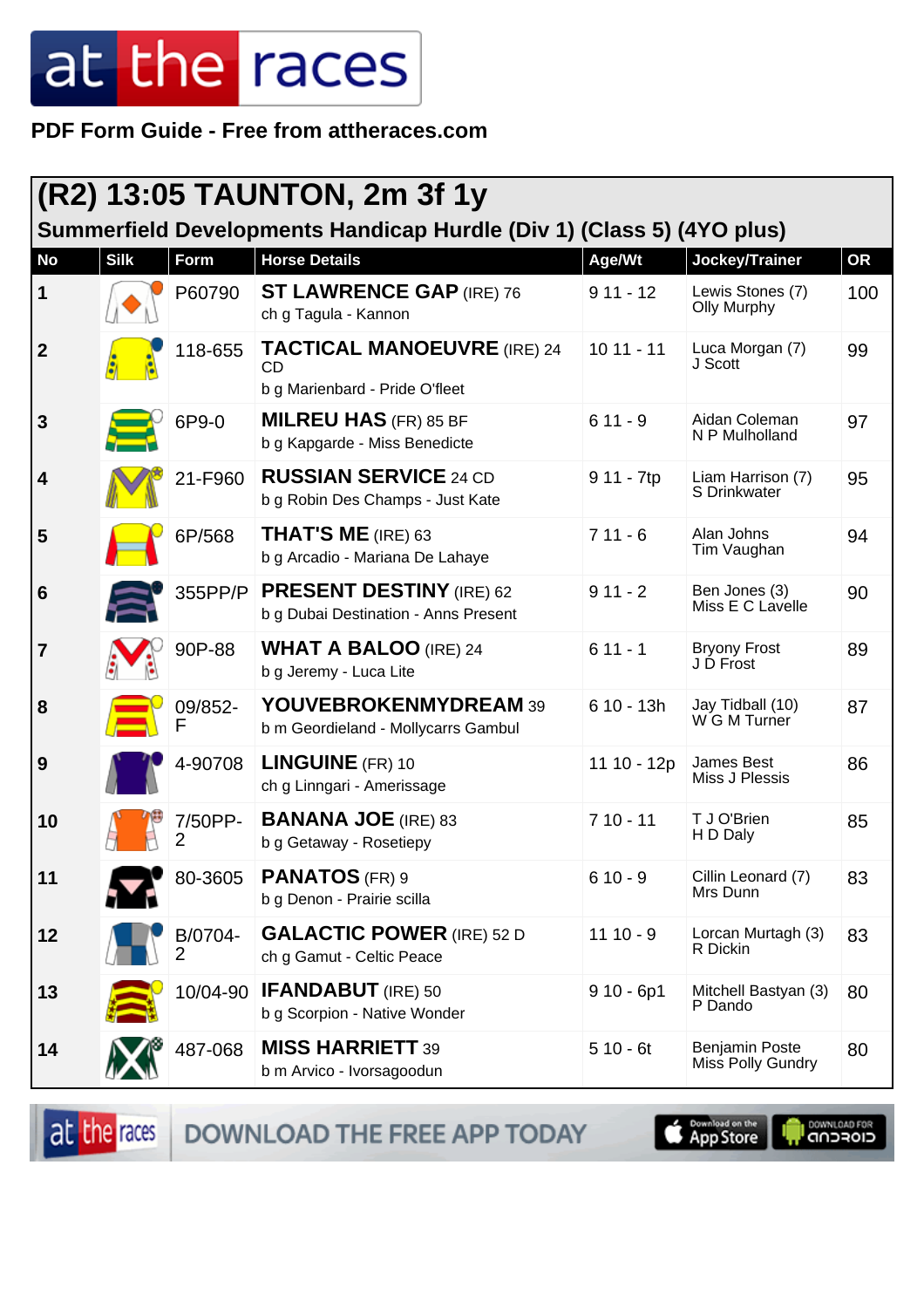#### **PDF Form Guide - Free from attheraces.com**

| (R2) 13:22 NAVAN, 2m 4f                             |             |                |                                                                         |             |                                                  |           |  |
|-----------------------------------------------------|-------------|----------------|-------------------------------------------------------------------------|-------------|--------------------------------------------------|-----------|--|
| <b>Graigs Lane Maiden Hurdle (Class) (5YO plus)</b> |             |                |                                                                         |             |                                                  |           |  |
| <b>No</b>                                           | <b>Silk</b> | Form           | <b>Horse Details</b>                                                    | Age/Wt      | Jockey/Trainer                                   | <b>OR</b> |  |
| 1                                                   |             | $3/41 - 38$    | <b>BARBARY MASTER (GB) 25 C</b><br>br g Presenting - Daisies Adventure  | $612 - 0$   | S W Flanagan<br>N Meade                          |           |  |
| $\boldsymbol{2}$                                    |             | $\overline{4}$ | <b>BRAZOS</b> (USA) 26 C<br>b g Rock Of Gibraltar - Les Fazzani         | $712 - 0p$  | K J Brouder<br>J J Murphy                        |           |  |
| 3                                                   |             | 64             | <b>CLAY ROGERS 34</b><br>b g Imperial Monarch - Fly Bid                 | $612 - 0t1$ | P D Kennedy<br>Michael G Kennedy                 |           |  |
| 4                                                   |             | 1P3-P6         | <b>DESERTMORE GLEN (GB) 58</b><br>b g Sulamani - Youamazeme             | $812 - 0$   | A McCurtin (5)<br>D Leahy                        |           |  |
| 5                                                   |             | $1/02-F$       | <b>EDEN FLIGHT</b> (FR) 49<br>b g Great Pretender - Traviata            | 7 12 - 0h1  | P Townend<br>W P Mullins                         |           |  |
| 6                                                   |             | $P -$          | <b>FAIR FRONTIERES 363</b><br>ch g Sans Frontieres - Cappawhite Lass    | $612 - 0h1$ | Mr D L Queally (3)<br>D Queally                  |           |  |
| $\overline{7}$                                      |             | FF1-42         | <b>FOLCANO (FR) 20</b><br>b g Falco - Floriana                          | $612 - 0$   | J W Kennedy<br><b>G</b> Elliott                  |           |  |
| 8                                                   |             | 97-33          | <b>GLADIATORIAL 116</b><br>b g Fame And Glory - Shed                    | $612 - 0$   | D J O'Keeffe<br>N C Kelly                        |           |  |
| 9                                                   |             | 9              | <b>MATCH MY FIRE 11</b><br>ch g Makfi - High Lite                       | $812 - 0$   | I J Power<br><b>Nigel Slevin</b>                 |           |  |
| 10                                                  |             | 3P-47          | <b>NO STRANGERS HERE 27</b><br>bay g Yeats - Just A Super Mare          | $712 - 0$   | J M Moore<br>Alan Donoghue                       |           |  |
| 11                                                  |             | <b>FPP/800</b> | <b>THE REANIE ROCKS 478</b><br>br g Golan - Sue Princesse               | $812 - 0$   | J C Canavan (7)<br>R J Tierney                   |           |  |
| 12                                                  |             | 50             | <b>GAELIC DES CHASTYS (FR) 28</b><br>ch g Tiger Groom - Jack Line       | $511 - 11$  | L A McKenna (7)<br>Alan Donoghue                 |           |  |
| 13                                                  |             | $1 - 2$        | <b>GARS DE SCEAUX (FR) 56</b><br>g g Saddler Maker - Replique           | $511 - 11$  | M P Walsh<br><b>G</b> Elliott                    |           |  |
| 14                                                  |             | $\mathbf 0$    | <b>GRIPSOU CHAROLAIS (FR) 49</b><br>b g Indian Daffodil - Koffee Colour | $511 - 11$  | R A Doyle<br>E Griffin                           |           |  |
| 15                                                  |             | 22             | <b>MR INCREDIBLE 26</b><br>b g Westerner - Bartlemy Bell                | $511 - 11$  | Rachael Blackmore<br>H de Bromhead               |           |  |
| 16                                                  |             | $\mathbf 0$    | <b>NOSTRA CASA 21</b><br>b g Dubawi - Utterly Heaven                    | $511 - 11$  | P J Cawley (7)<br><b>Brian Francis</b><br>Cawley |           |  |
| 17                                                  |             | P-5P06         | $ZAMOND$ (FR) 22<br>b g Diamond Green - Cosavita                        | $511 - 11$  | Mr J W Kenny (7)<br><b>Colin Bowe</b>            |           |  |
| 18                                                  |             | $261 -$        | <b>THE WEST AWAITS 331</b><br>b m Flemensfirth - Lonesome Dove          | $611 - 7$   | D E Mullins<br>W P Mullins                       |           |  |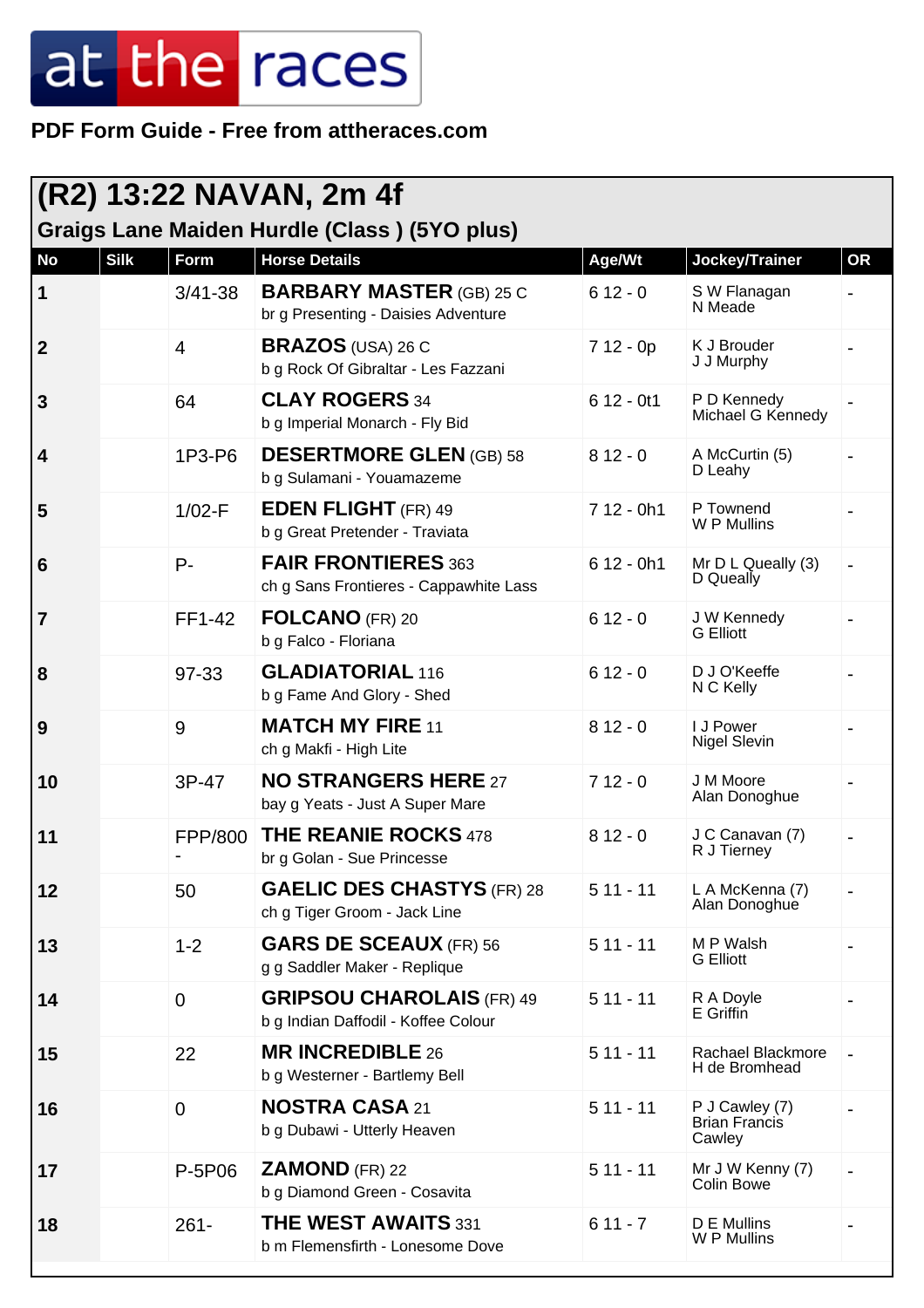| 19        | 5846U6  | <b>JOESWAYORNOWAY 10</b><br>b m Getaway - Ellens Perk               | $511 - 4$        | K C Sexton<br>E Sheehy         |  |
|-----------|---------|---------------------------------------------------------------------|------------------|--------------------------------|--|
| <b>20</b> |         | <b>WHAT'LLWEDO</b><br>b m Ocovango - Highringa                      | $511 -$<br>4h1t1 | S F O'Keeffe<br>Conor O'Keeffe |  |
| 21        | $8 - 9$ | <b>FOLLOW THE CROWD 43</b><br>bay g Jeremy - Conrich                | $612 - 0$        | Reserve 1<br>A A Howard        |  |
| 22        |         | <b>PORT WEST</b><br>b g Westerner - Portrette                       | $511 - 11$       | Reserve 2<br>P Nolan           |  |
| 23        | 37      | <b>IMPERIAL SACHIN'S 28</b><br>g g Fame And Glory - Queen Of Tribes | $511 - 11$       | Reserve 3<br><b>G</b> Elliott  |  |

DOWNLOAD THE FREE APP TODAY

App Store

**SOMNLOAD FOR**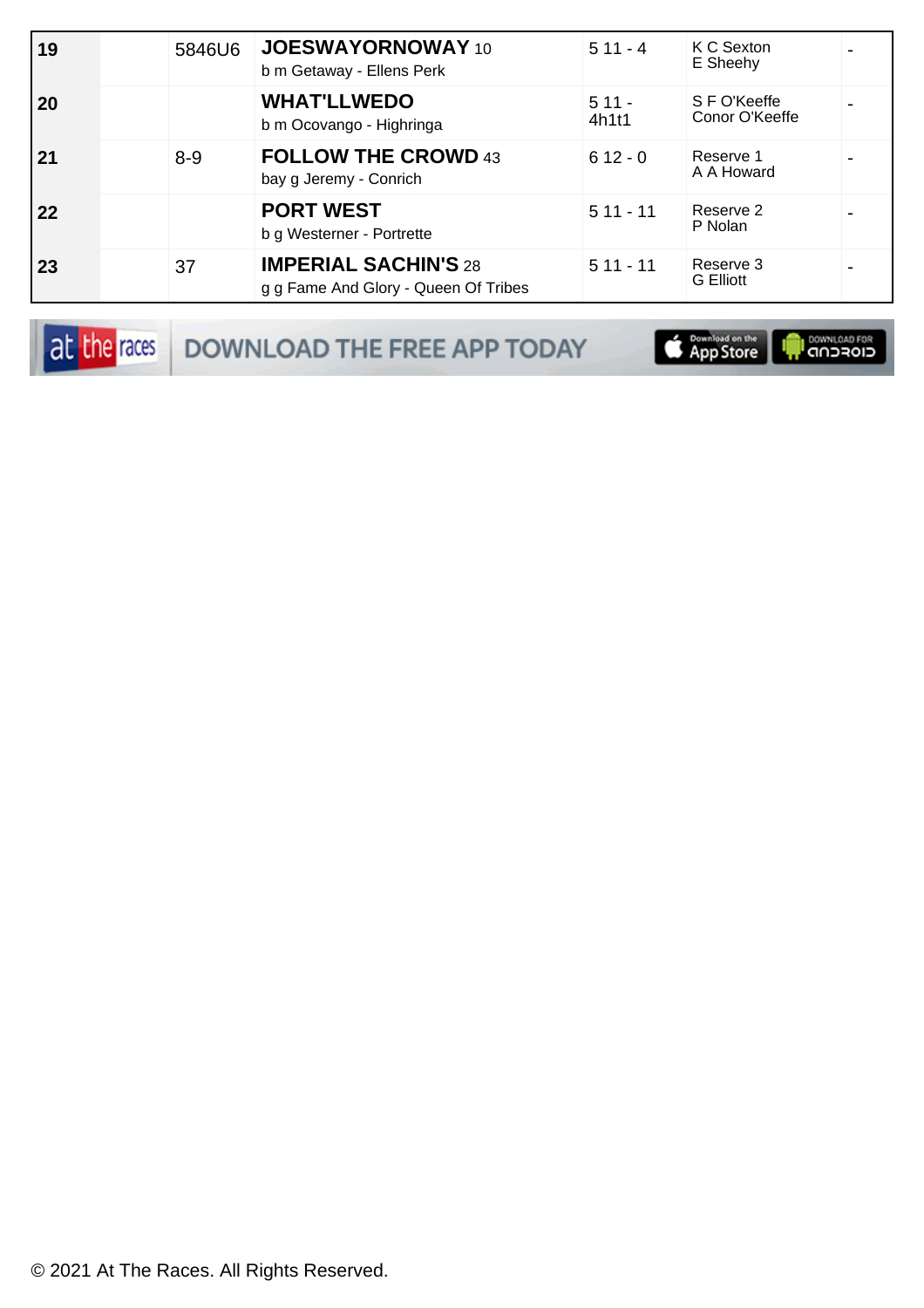PDF Form Guide - Free from attheraces.com

|                                                                 | (R3) 13:35 TAUNTON, 2m 104y |                 |                                                                                     |                       |                                                    |                  |  |  |
|-----------------------------------------------------------------|-----------------------------|-----------------|-------------------------------------------------------------------------------------|-----------------------|----------------------------------------------------|------------------|--|--|
| Foresters Garden Buildings Handicap Hurdle (Class 4) (4YO plus) |                             |                 |                                                                                     |                       |                                                    |                  |  |  |
| <b>No</b><br>1                                                  | <b>Silk</b>                 | Form<br>12-3611 | <b>Horse Details</b><br><b>CHINWAG 24 C D</b><br>b g Trans Island - Clohamon Gossip | Age/Wt<br>$611 - 12t$ | Jockey/Trainer<br>Harry Reed (3)<br>N P Mulholland | <b>OR</b><br>113 |  |  |
| $\boldsymbol{2}$                                                |                             |                 | 509/00-0 <b>TORCELLO</b> (IRE) 43 D<br>ch g Born To Sea - Islandagore               | $711 - 12$            | Lilly Pinchin (5)<br>S Lycett                      | 113              |  |  |
| 3                                                               |                             | 49FP-<br>PF     | <b>BRAN</b> 51<br>b g Sakhee - Cup of Love                                          | $611 - 11p1$          | James Best<br><b>Stuart Edmunds</b>                | 112              |  |  |
| 4                                                               |                             | 2400-F0         | <b>LILL SMITH (IRE) 55</b><br>b m Gold Well - Vivachi                               | $811 - 3t$            | Lee Edwards<br>Henry Oliver                        | 104              |  |  |
| 5                                                               |                             | 323             | <b>STATE CROWN</b> (IRE) 20<br>ch g New Approach - Patroness                        | $411 - 3$             | T J O'Brien<br>Evan Williams                       | 115              |  |  |
| 6                                                               |                             | 236-717         | <b>DETATCHED</b> (IRE) 39 D<br>b g Beneficial - Witneses Daughter                   | $911 - 3p1$           | Millie Wonnacott (7)<br>Henry Oliver               | 104              |  |  |
| 7                                                               |                             | 217             | <b>PYRAMID PLACE</b> (IRE) 14<br>b g Authorized - Attima                            | $410 - 6h$            | P J Brennan<br>M F Harris                          | 104              |  |  |
| 8                                                               |                             | F/5775-         | <b>OXFORD BLU 59 D</b><br>b g Aglaam - Blue Zealot                                  | $710 - 3$             | Tabitha Worsley (5)<br>Lady Susan Brooke           | 90               |  |  |

at the races

DOWNLOAD THE FREE APP TODAY



**I** DOWNLOAD FOR